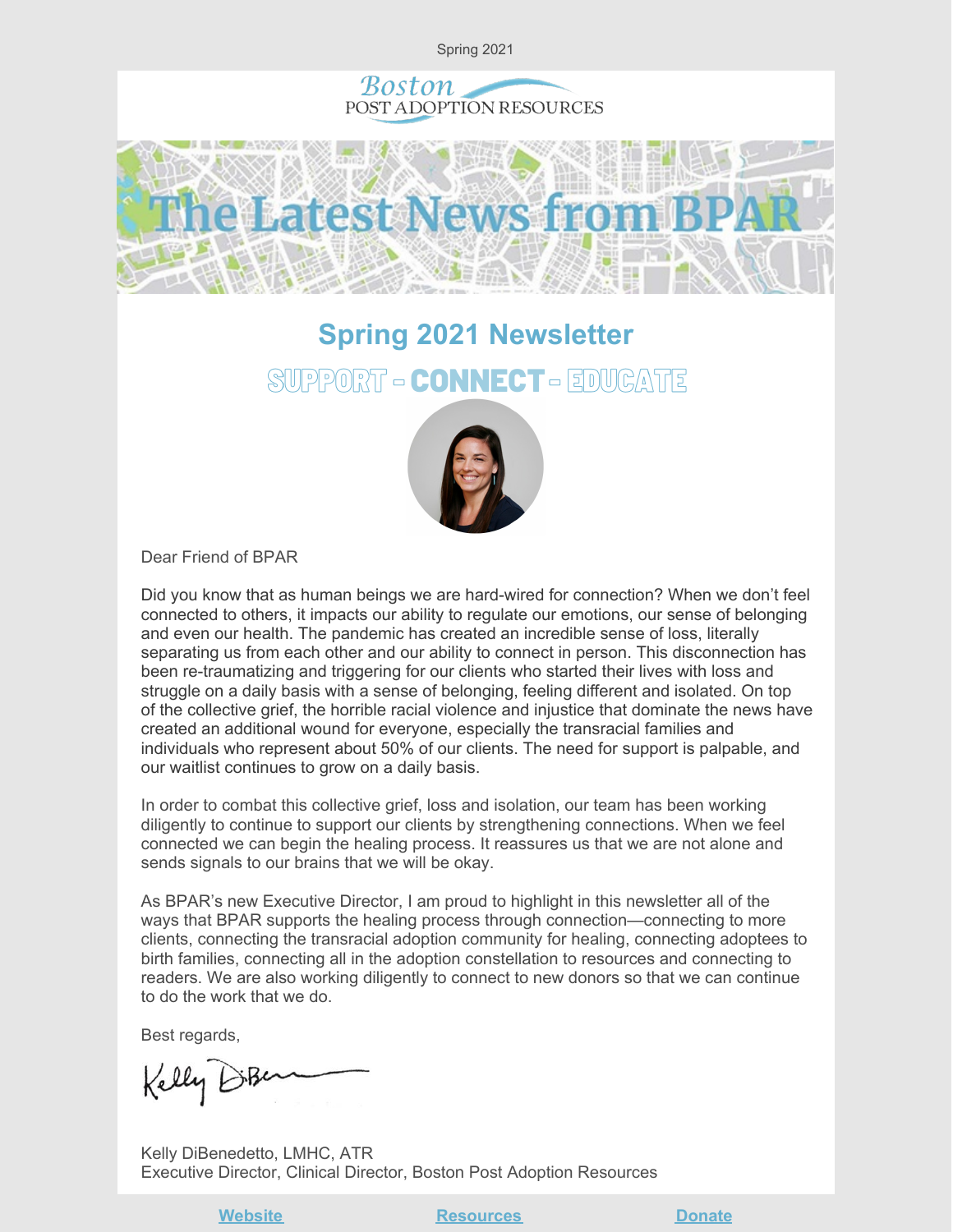### **Connecting People to Resources**



The need for post adoption mental health services and support is growing exponentially, and BPAR keeps responding. Erica Kramer, our intake coordinator, **answers 100% of requests for help** and helps evaluate which resources are the best fit: therapy or groups at BPAR, online resources, or outside referrals.

By our latest count, Erica has provided resources to families or individuals from **104 towns in Massachusetts, 13 other states, and even the U.K**. This represents almost 400% growth in our geographic reach in just four years!



#### **Connecting Adoptees with Birth Families**

The abrupt disconnection that all of us experienced when the world shut down for the pandemic was devastating. Imagine, then, the magnitude of what a child and birth mother go through in their process of separation. The sense of loss is profound, and it is universal. Studies show that pre-verbal children experience the loss as acutely as older children do.

It's no wonder, then, that at some point, many adoptees and birth parents search for each other and contemplate a reunion. The search process can be overwhelming, consuming, and challenging at times, affecting existing relationships, jobs, identity and emotions. It may or may not lead to a successful reunion, and often reunions don't resemble the fantasy that builds during the years of uncertainty.

BPAR has always prioritized search and reunion support in our set of clinical services. We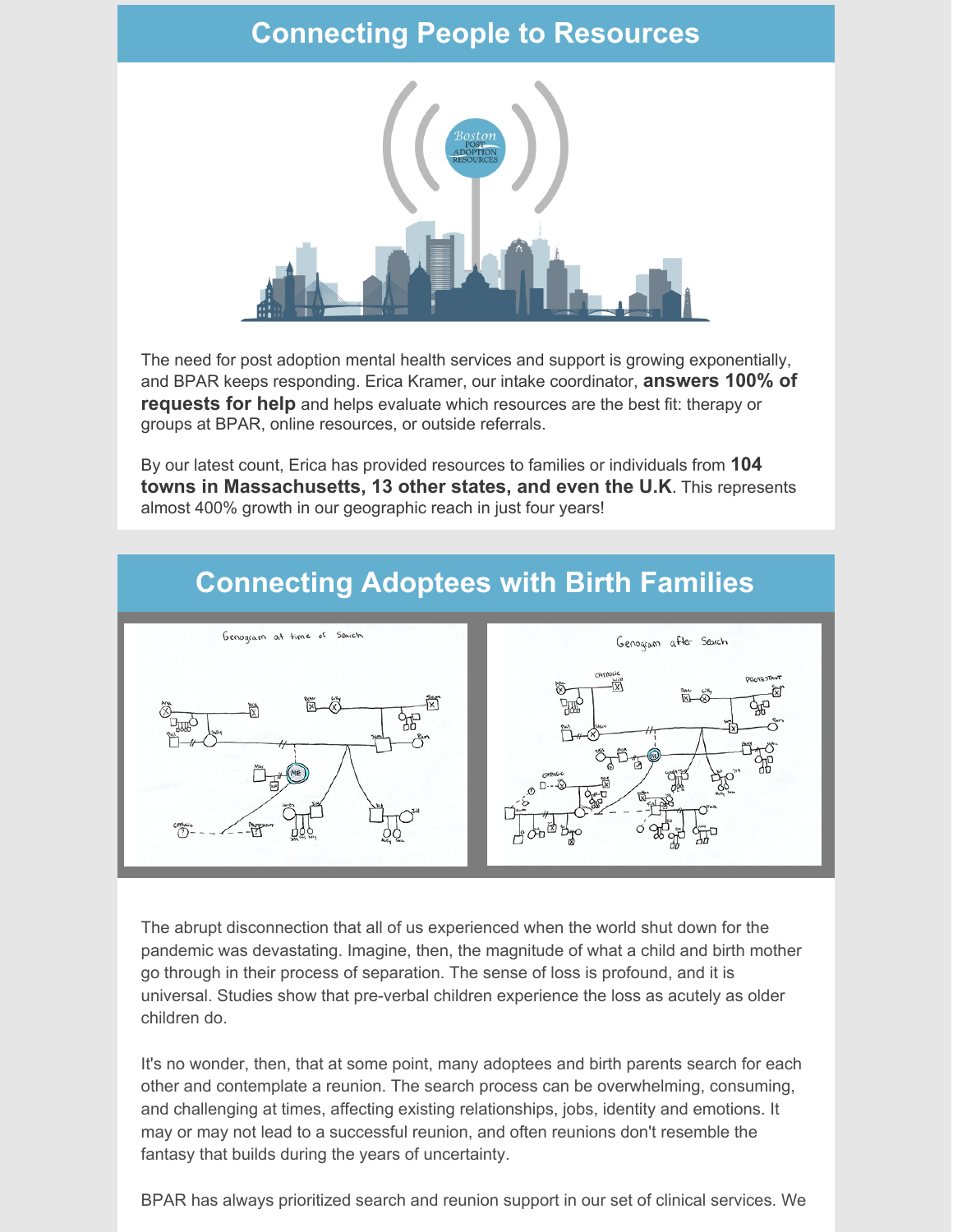also write blogs on related topics on our website. If you, your child, or someone you know is contemplating the search and reunion process, please consider these resources from BPAR:

**[Therapeutic](https://bpar.org/search-support-birth-family/) Search Support**

**[Therapeutic](https://bpar.org/reunions/) Reunion Support**

**Adult [Adoptee](https://bpar.org/group-therapy/) Group**

**Our New [In-Depth](https://bpar.org/search-and-reunion-voices-in-the-lifelong-journey-of-adoption/) Blog on Search & Reunion**

**All Blogs on Birth Family [Search](https://bpar.org/category/birth-family-search/)**

Did you know...?

...we offer donors an opportunity to fund a BPAR-facilitated reunion for a family that normally could not afford this.

If you are interested, please **[contact](mailto:erica@bpar.org) us** or visit our **[donation](https://bpar.org/our-vision/) page**!

# **Connecting More Clients to Therapy**



**Meet Clinician Darci Nelsen**

Recently, BPAR welcomed a new full-time clinician, Darci Nelsen, LMHC, BC-DMT. Darci is a Licensed Mental Health Counselor and Dance/Movement Therapist with clinical experience focused on supporting children, adolescents, and families within a variety of therapeutic and educational settings. In addition to providing individual and family therapy, Darci runs a new BPAR support group for parents of young [adoptees](https://bpar.org/group-therapy/). **[Darci's](https://bpar.org/about-boston-post-adoption-resources/bpar-team/) Full Bio>**

### **Connecting the Transracial Adoption Community**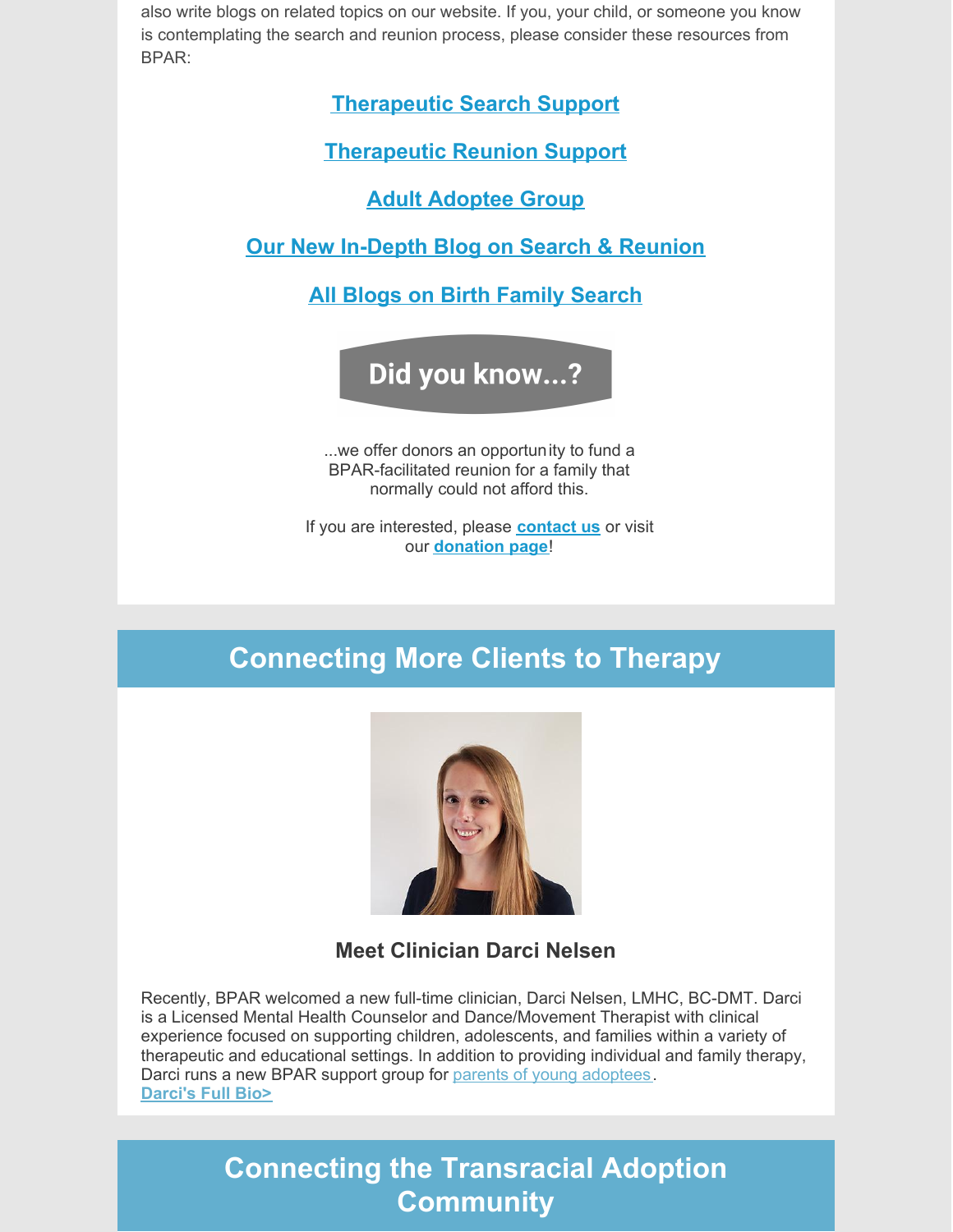We will continue to create and share resources to build a community of understanding and support for transracial adoptees and their families. More than 50% of BPAR's clients were transracially adopted. Our clinicians have expertise and are plugged into communities of color where we can share resources and connect our clients with others who look like them. To educate the general public, we encourage everyone to refer to the **[Transracial](https://bpar.org/transracial-adoption-resources-on-anti-racism-social-justice/) Adoption Resources** on our website and our **blog posts around [transracial](https://bpar.org/category/transracial-adoption/) adoption**. Stay tuned for a big announcement about a significant free resource we are creating to educate adoptive parents.

#### **Connecting to Readers**

In April 2017, BPAR released our book to strong critical acclaim from renowned adoption experts. Today *[Adoption](https://bpar.org/adoption-is-a-lifelong-journey-book/) Is a Lifelong Journey* continues to sell well! We've sold or distributed almost 2,000 copies of our paperback, and now the ebook is part of Kindle Unlimited. All proceeds support BPAR's mission. Thank you for your support. 4 years and going strong!



#### **Read our [author](https://bpar.org/authors/) Q&A**

**Meet Charlie [brought](https://www.youtube.com/watch?v=jZpci3L_51o) to life as a puppet**

**Buy a [book!](https://bpar.org/adoption-is-a-lifelong-journey-book/)**

### **Connecting to Listeners**



Recently in the Adoptees On podcast, BPAR clinician/adoptee Marta Isabella Sierra, LMHC, discussed estrangement. In **[episode](http://www.adopteeson.com/listen/180) 180**, she examines estrangement and identity through the lens of the Internal Family Systems therapy model. In **[episode](http://www.adopteeson.com/listen/181) 181**, she weighs in on loyalty as a trauma response. Visit **[Adoptees](http://www.adopteeson.com/) On** to learn more about this important topic.